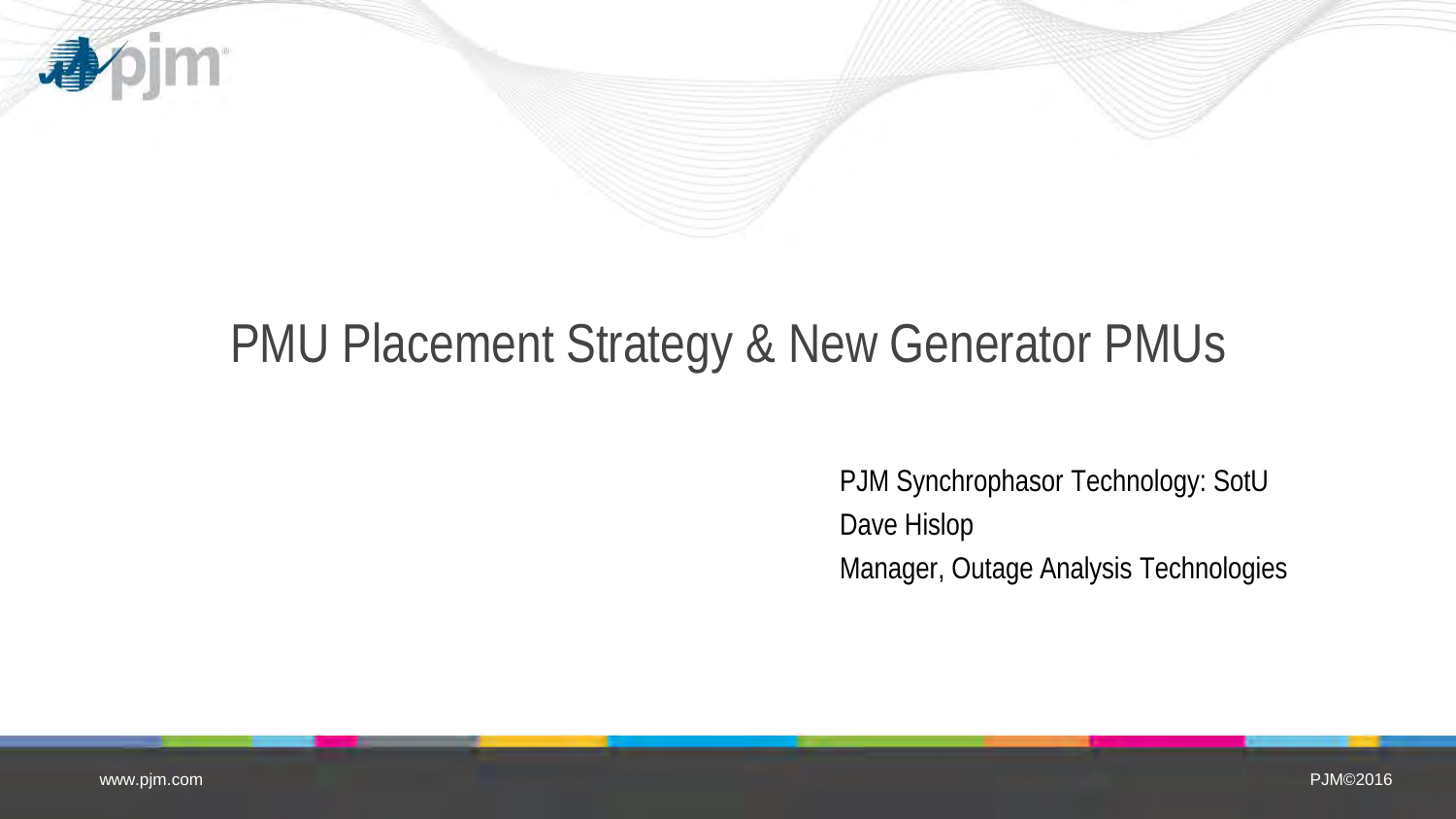#### PMU Installations



# 2009 DOE Smart Grid Investment

- 301 PMU Installations @ 85 Substations
- Transmission Level Installations



- Continued TO Voluntary Expansion
- 386 PMU Installations @ 123 Substations
- Transmission Level Installations



# Generator Requirement

- 0 PMU Installations @ 0 Substations
- York 2 (12/1/2016 sync) anticipated to be first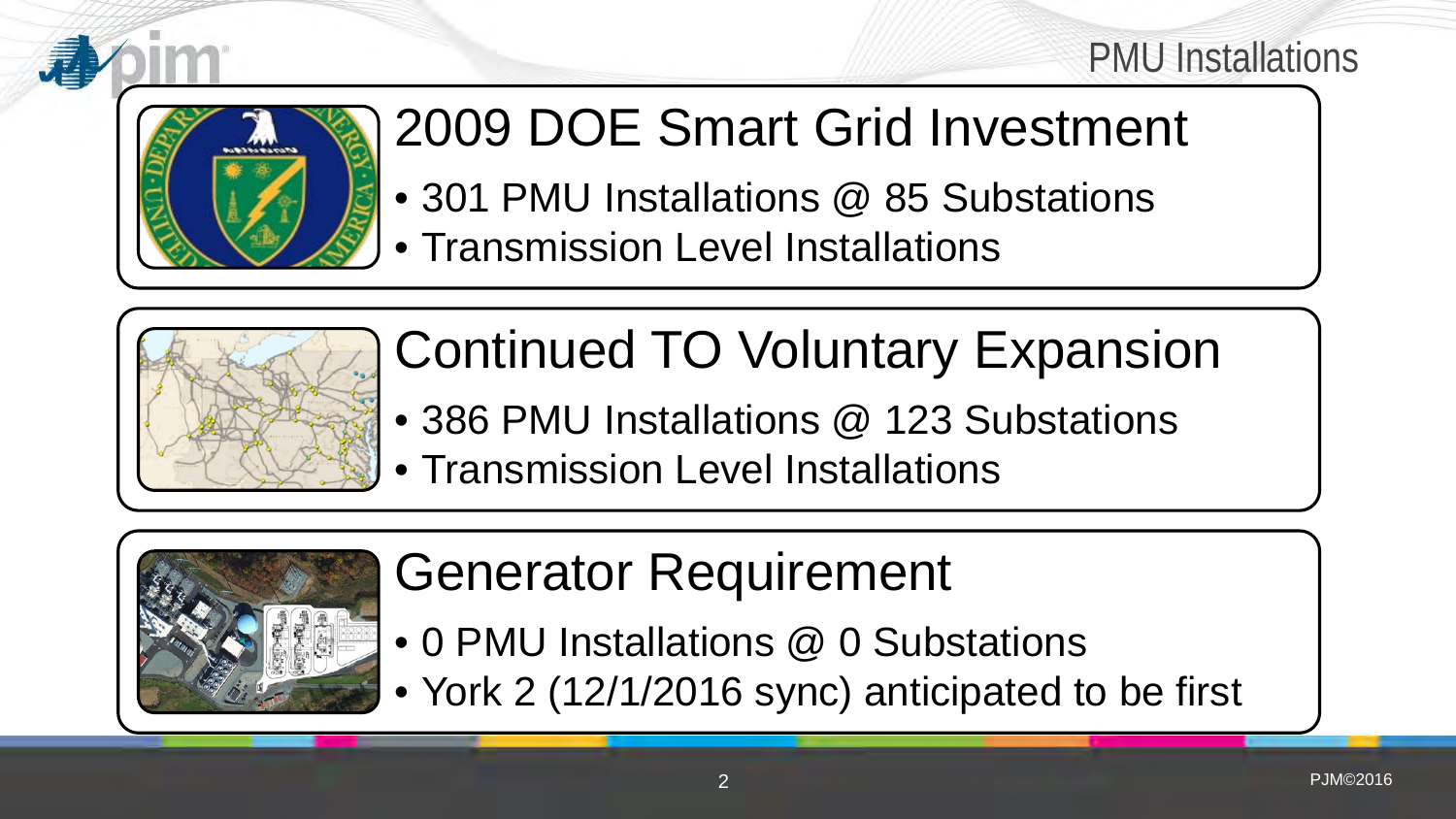

#### February 2014

- FERC accepted a change to PJM's Open Access Transmission Tariff
- Required PMU Installation for any interconnection of a new Generator >= 100 MW for all new facilities entering the interconnection queue on or after October 1, 2012 that have not yet entered into an Interconnection Service Agreement.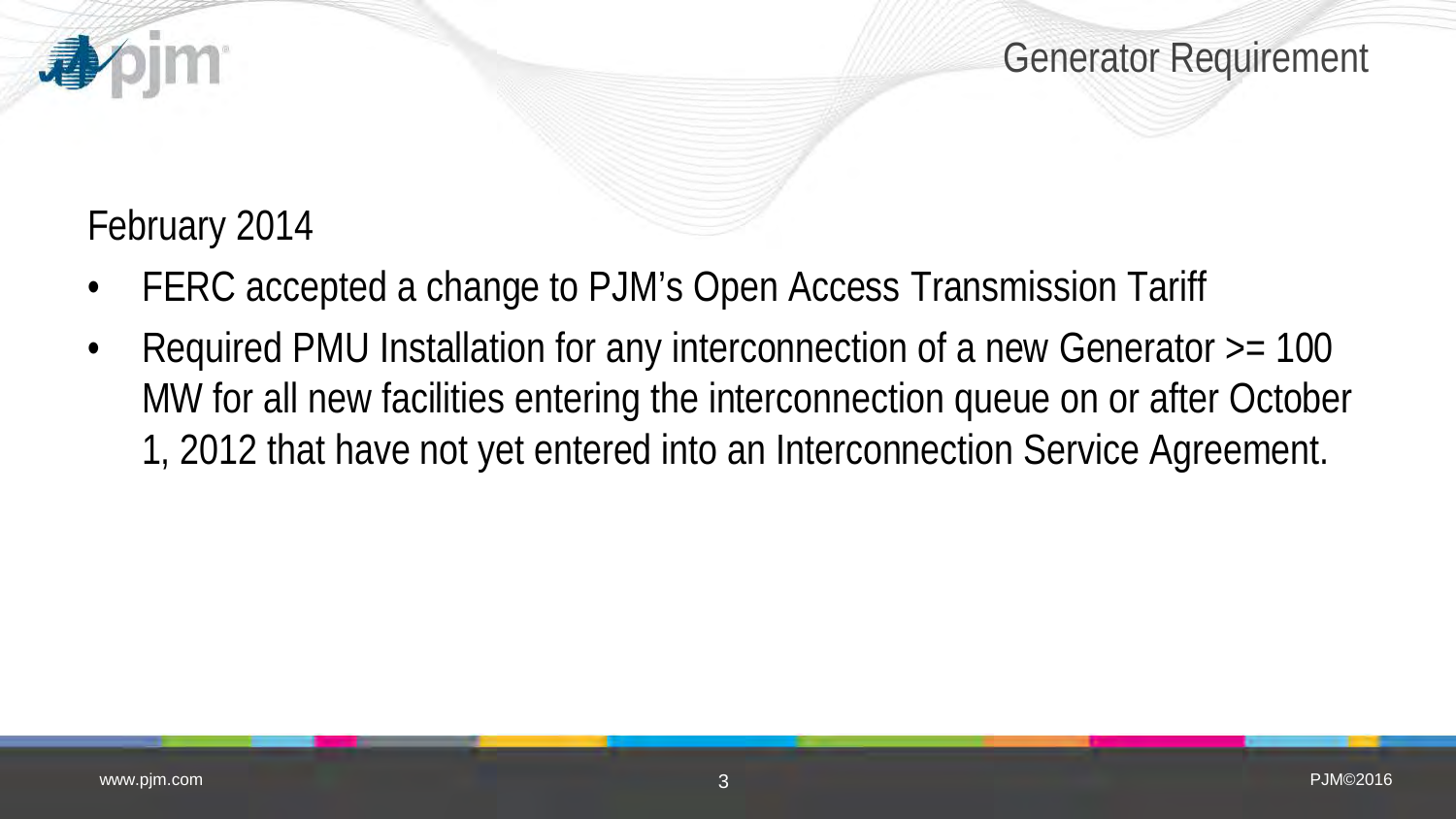

### PMU Generator Upcoming Installations

| <b>Name</b>              | <b>MW</b> | <b>ETA</b>     | <b>Zone</b> | <b>Notes</b>               |
|--------------------------|-----------|----------------|-------------|----------------------------|
| <b>Brunswick (VEPC)</b>  | 1551      | 9/30/2016 DOM  |             | Voluntary                  |
| York 2 (Calpine)         | 760       | 5/1/2017 PECO  |             | Initial Synch 12/1/2016    |
| Winfall (Timbermill) 300 |           | 10/31/2017 DOM |             | Windfarm                   |
| <b>Hummel</b>            | 381       | 12/31/2017 PPL |             | PMU on Steam portion only. |

NOTE: Five additional installations anticipated in 2018. One additional installation anticipated in 2019.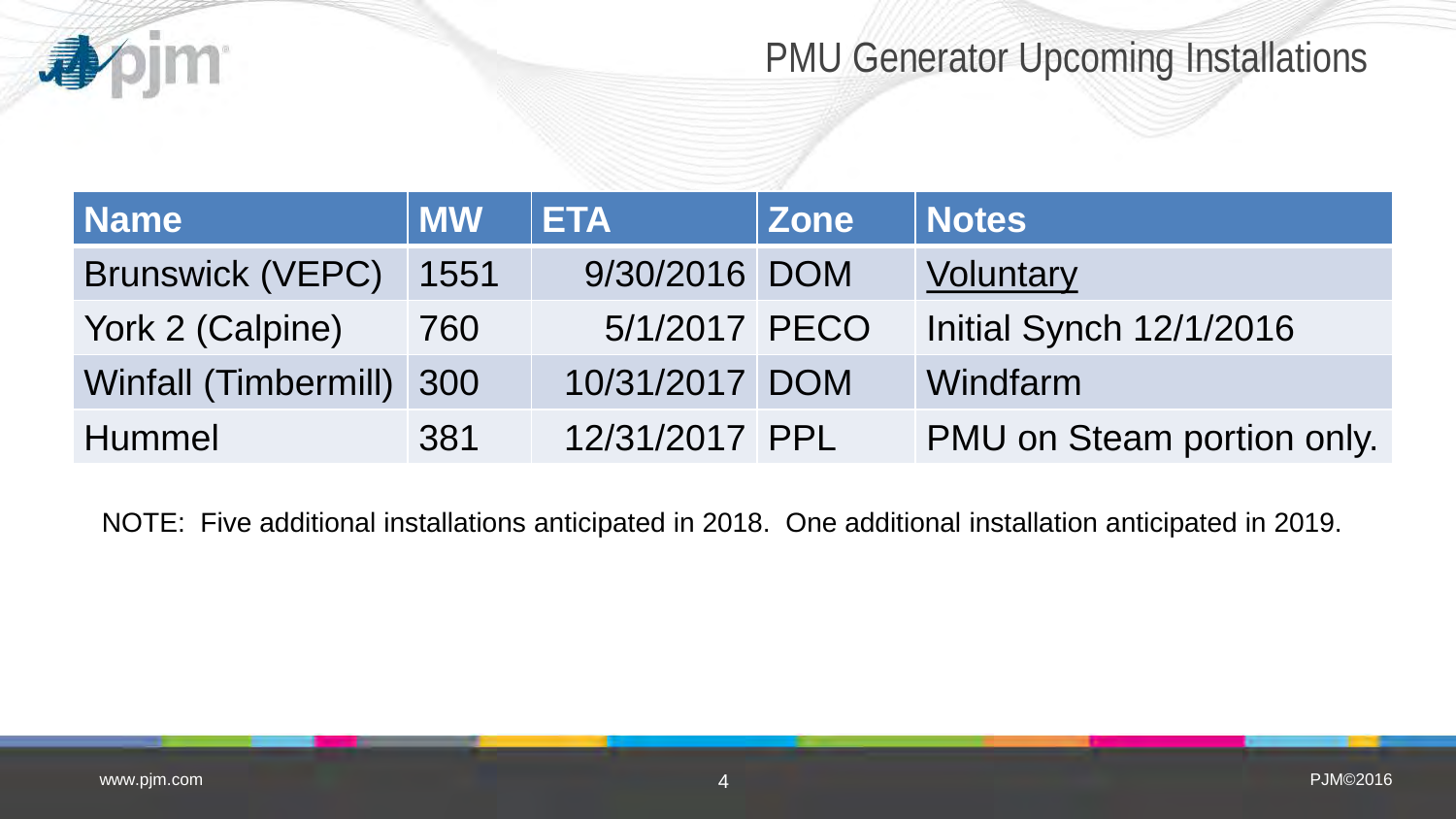#### PMU Placement Strategy Purpose

### **Reasoning for a PJM PMU Placement Strategy**

- $\triangleright$  Address gaps from the DOE Smart Grid Grant, Voluntary Expansion, and GSU Requirements.
- $\triangleright$  To directly assist with Member questions around where PMU placement would be desired from PJM's perspective.
- $\triangleright$  To avoid missed opportunities for voluntary expansion.

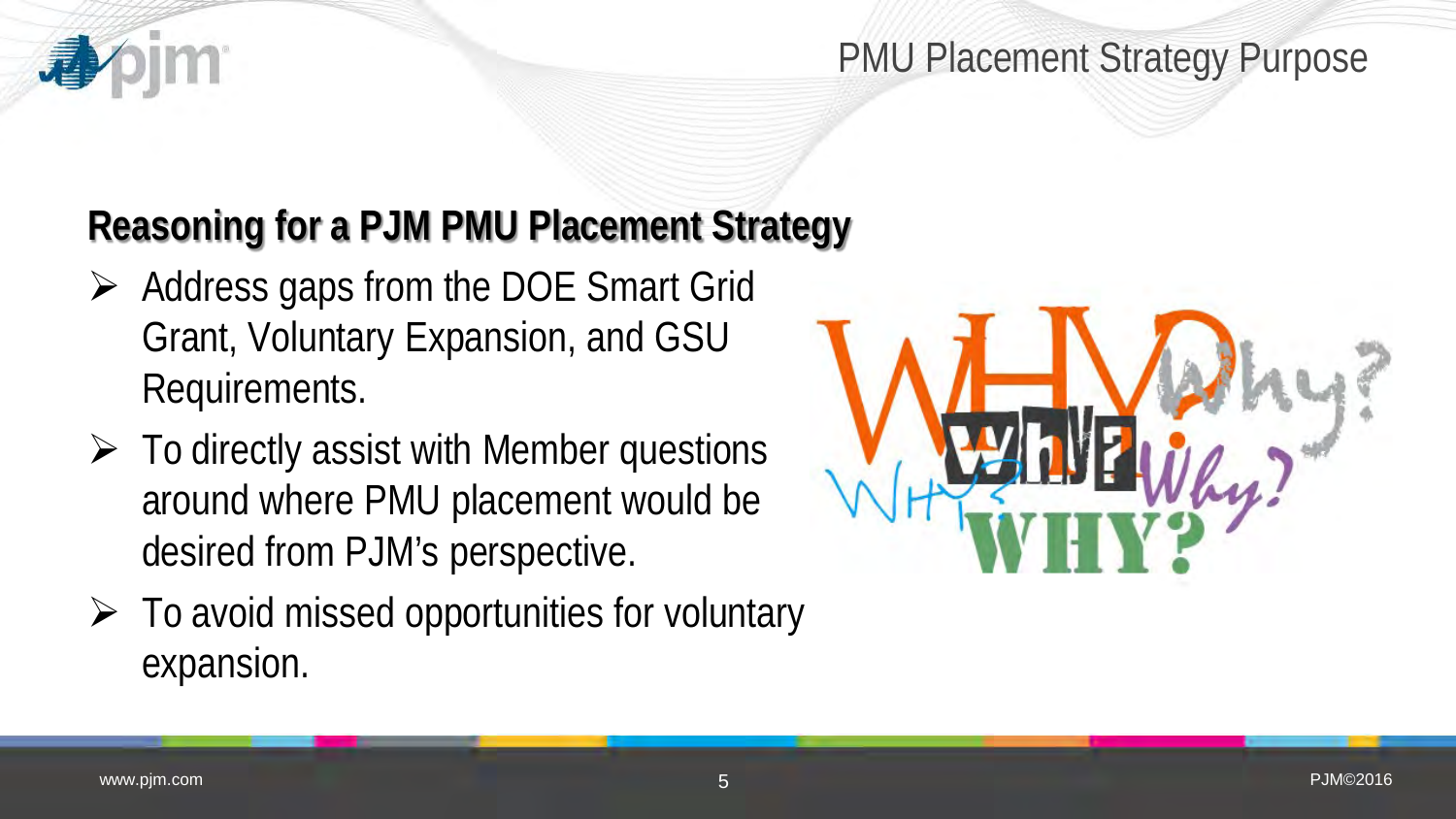

## PJM PMU Strategy:

- GO/TO guided expansion where company evaluates PMU placement for the following criteria:
	- New BES substation;
	- Relay modifications at an existing BES substation;
	- PJM Proposed PMU Installation Sites:
		- Area of known Stability concern;
		- $\triangleright$  Substation included in, or as a proxy to, IROL Measurement;
		- EHV substation which significantly expands PJM's LSE;
		- > System / Generator / Load Model Validation\*
- GO mandatory requirement for new units/stations >= 100MW.

\* Large load, dynamic VAR resource, HVDC resource, automatic control resource including RAS/SPS.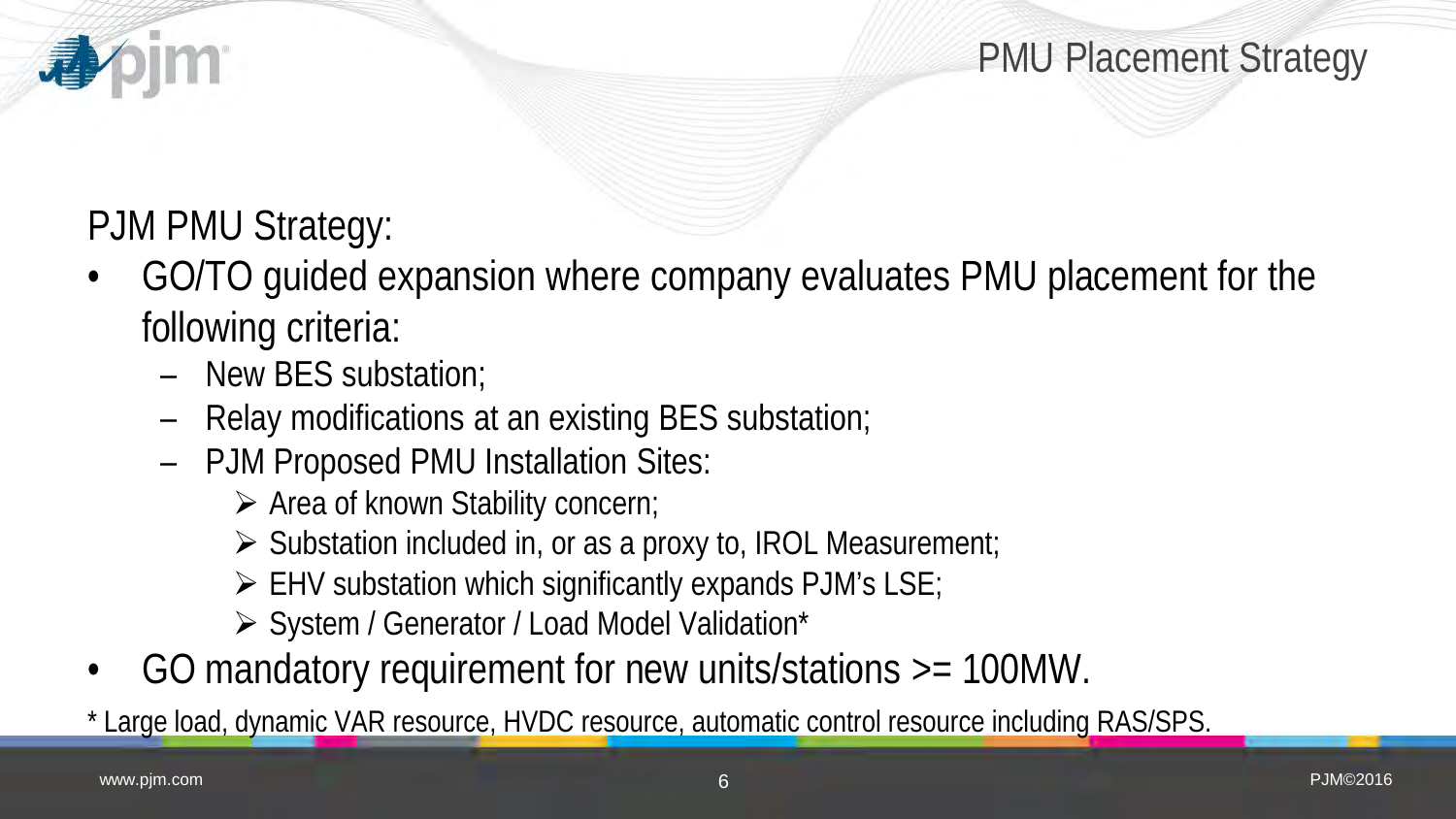- 60 Substations Identified meeting the criteria (Stability, IROL, EHV Expansion, and/or System/Load Modeling) :
	- 12 Substations which already have PMUs installations at the Transmission level, but looking for GSU installation.
	- 23 GSU & transmission substation combined installation level proposals. (i.e., PMU on high & low side)
	- 25 Transmission substation only level proposals.
	- Info as a whole is CEII. Non-CEII version of strategy posted.
	- Presented at SOS, OC, PC.
	- <https://cera.pjm.com/otcs/cs.exe?func=ll&objaction=overview&objid=13347332>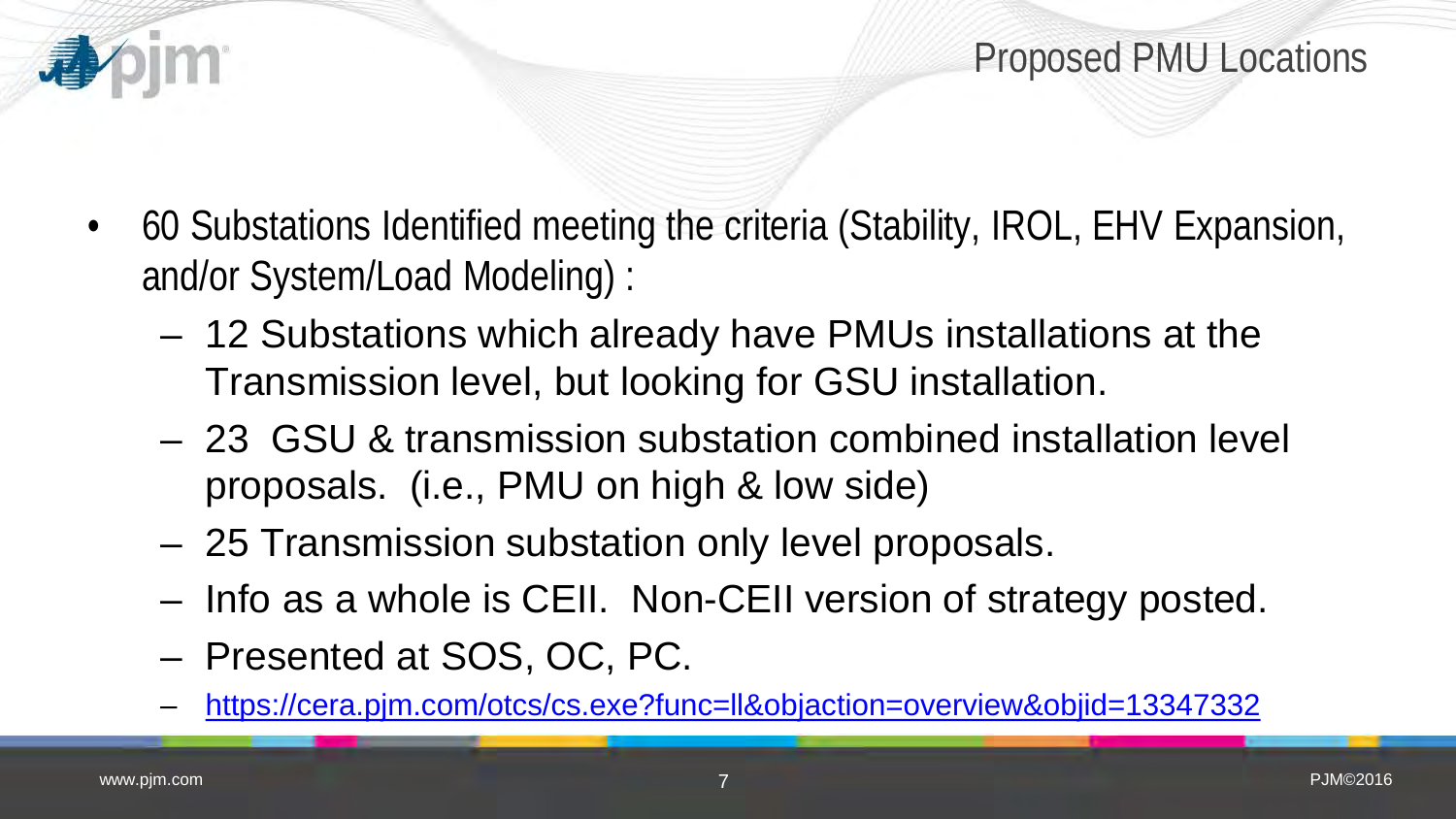



- $\Box$  Share proposed locations with each substation owner.
- □ Work with owners on identifying timeline and/or proxy installation location.
- $\Box$  Incorporate PMU installation question as part of any NEW BES substation installations. (i.e., *Will you be installing a PMU at this location? Y/N*)
- $\Box$  Incorporate PMU installation question as part of any relay modification work at existing substations.
- Evolve strategy through engagement within the NERC Synchronized Measurement Subcommittee, which operates under the NERC Planning Committee.